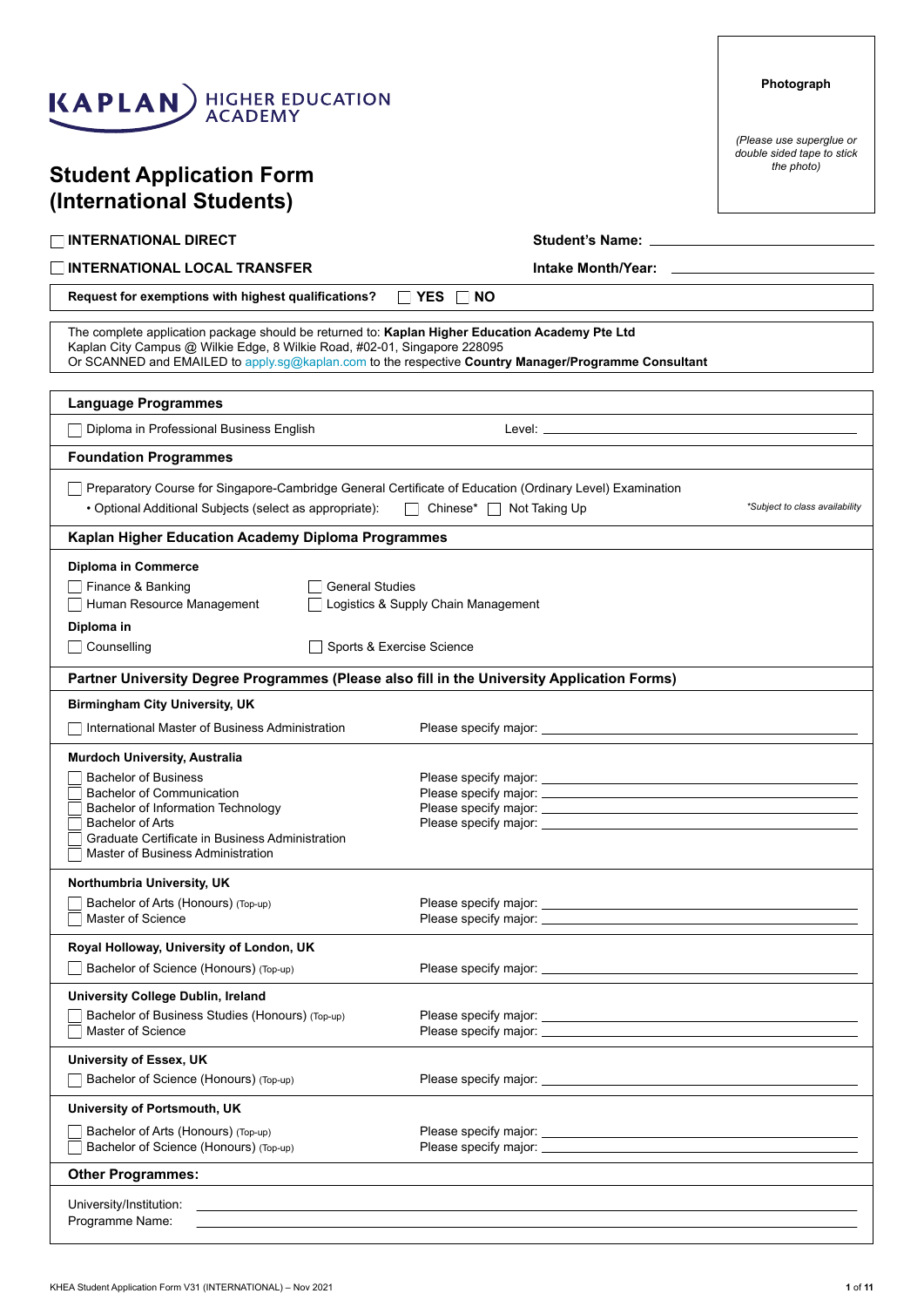#### PLEASE NOTE THAT INCOMPLETE INFORMATION FOR ANY OF THE FIELDS BELOW WILL RESULT IN THE NON-PROCESSING OF THIS APPLICATION.

#### **1. Personal Details**

| Name in English as in Passport or Identity Card<br>(underline surname)                                                            |                             | Name in Chinese<br>(if applicable) | Gender (please tick)<br>Female<br>Male                                                         | Race                                                                                                                                                  |                       |
|-----------------------------------------------------------------------------------------------------------------------------------|-----------------------------|------------------------------------|------------------------------------------------------------------------------------------------|-------------------------------------------------------------------------------------------------------------------------------------------------------|-----------------------|
|                                                                                                                                   |                             |                                    |                                                                                                | Marital Status (please tick)<br><b>Married</b><br>Single<br>Widowed<br>Separated<br><b>Divorced</b>                                                   | Religion              |
| Birth Certificate No.                                                                                                             | Date of Birth<br>(DD/MM/YY) | Age                                | Passport No.                                                                                   | FIN No. (if applicable)                                                                                                                               | Nationality           |
| Home Country Address<br>Pass Expiry Date<br>(if applicable; for<br>Dependent's Pass,<br>Long-Term Visit Pass,<br>Work Pass, etc.) |                             |                                    | Home Country Tel No.<br>(indicate country code)                                                | Mobile No.<br>(indicate country code)                                                                                                                 |                       |
| <b>Email Address</b>                                                                                                              |                             |                                    |                                                                                                |                                                                                                                                                       |                       |
| Singapore Address                                                                                                                 |                             |                                    |                                                                                                | Singapore Tel No.                                                                                                                                     | Singapore Mobile No.  |
| Name of Emergency Contact Person<br>(immediate family members/legal guardians only)                                               |                             |                                    |                                                                                                | Relationship                                                                                                                                          |                       |
| <b>Email Address</b>                                                                                                              |                             |                                    | Contact No. (indicate country code)                                                            |                                                                                                                                                       |                       |
|                                                                                                                                   |                             |                                    | Please state the Countries you have resided in for 1 year or more, during the last 5 years     |                                                                                                                                                       |                       |
| <b>Management of Applicants Under 18 Years Old</b>                                                                                |                             |                                    |                                                                                                | (The following fields are compulsory for any applicants below 18 years old to fill in; optional otherwise)                                            |                       |
|                                                                                                                                   |                             |                                    | important notifications from Kaplan. This is only applicable to applicants below 18 years old. | Please appoint one of the following to be the legal representative for the applicant. The representative will receive the official contract and other |                       |
| Father<br><b>Mother</b>                                                                                                           | $\Box$ Legal Guardian       |                                    |                                                                                                |                                                                                                                                                       |                       |
| <b>Father</b>                                                                                                                     |                             |                                    |                                                                                                |                                                                                                                                                       |                       |
| Full Name of Father                                                                                                               |                             |                                    | Contact No. of Father<br>(indicate country code)                                               | <b>Email Address of Father</b>                                                                                                                        | NRIC/Passport/FIN No. |
| <b>Mother</b>                                                                                                                     |                             |                                    |                                                                                                |                                                                                                                                                       |                       |
| <b>Full Name of Mother</b><br>Contact No. of Mother<br>(indicate country code)                                                    |                             |                                    | Email Address of Mother                                                                        | NRIC/Passport/FIN No.                                                                                                                                 |                       |
| Legal Guardian*                                                                                                                   |                             |                                    |                                                                                                |                                                                                                                                                       |                       |
| Full Name of Legal Guardian                                                                                                       |                             |                                    | Contact No. of Legal Guardian<br>(indicate country code)                                       | Email Address of Legal Guardian                                                                                                                       | NRIC/Passport/FIN No. |
| <b>Additional Representative (Optional)</b>                                                                                       |                             |                                    |                                                                                                |                                                                                                                                                       |                       |
| Full Name of Additional<br>Contact No. of Additional<br>Representative<br>Representative<br>(indicate country code)               |                             |                                    | Email Address of Additional<br>Representative                                                  | NRIC/Passport/FIN No.                                                                                                                                 |                       |
|                                                                                                                                   |                             |                                    |                                                                                                |                                                                                                                                                       |                       |

\*Should the applicant wish to list an individual other than the natural parent as a legal guardian, please provide Kaplan with a copy of the relevant court and/or legal documents (such as a Power of Attorney) to prove that said individual is the legal guardian of the applicant.

The role of the additional representative, if appointed, is merely to receive the important notifications from Kaplan in order to update the applicant's parents. The representative is not permitted to sign the official document or act on behalf of the parents.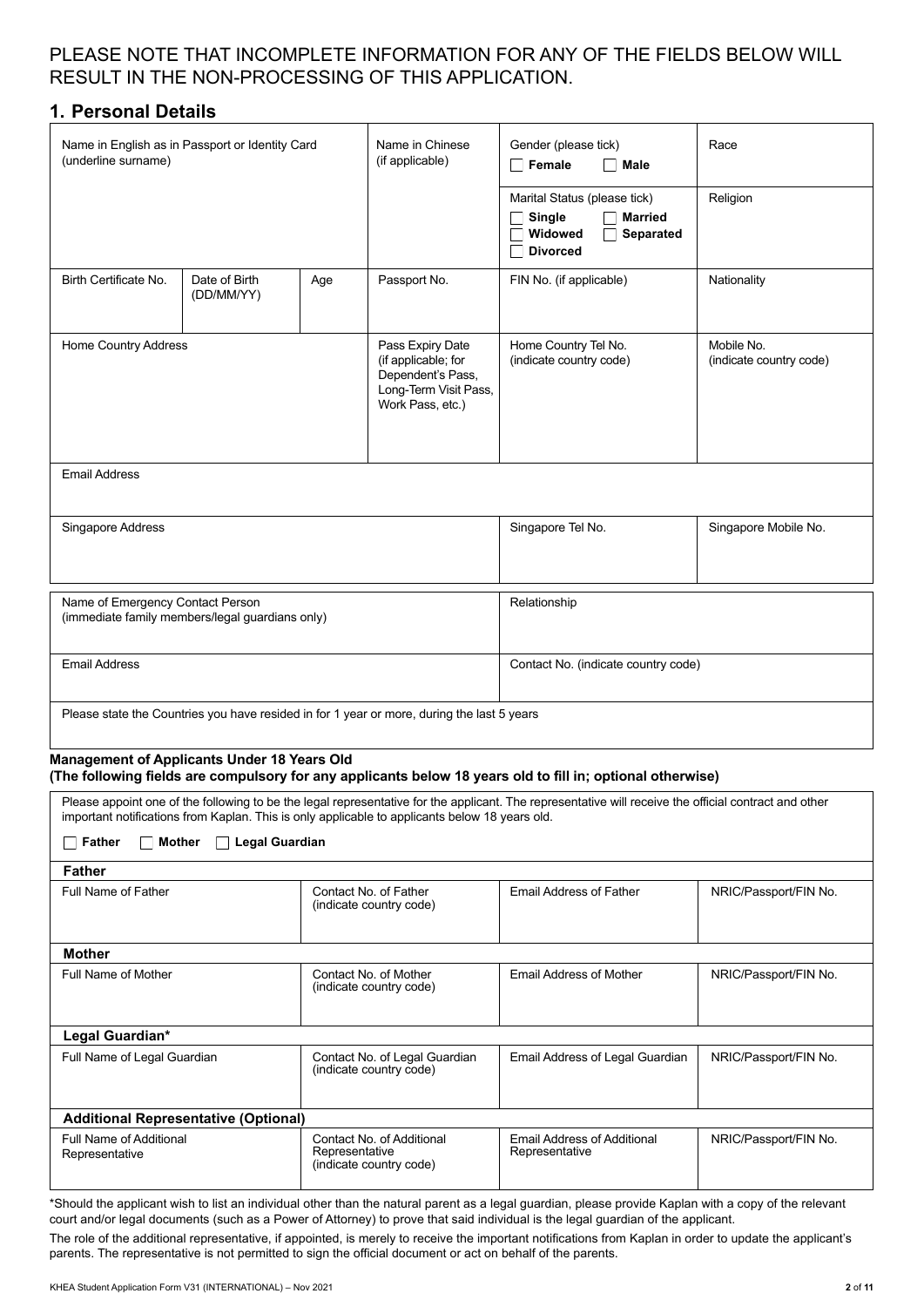## **2. Information Required for the Processing of a Student's Pass Declaration:**

**Have you ever been refused entry into or deported from any country, including Singapore? Have you ever been convicted by a court of law in any country, including Singapore? Have you ever been prohibited from entering Singapore?**

**Have you ever entered Singapore using a different Passport or Name?**

**IF any of the answers is "YES", please furnish details on a separate sheet of paper.**

| A. Applicant's Natural Parents and/or Step Parents |               |             |                                                             |            |
|----------------------------------------------------|---------------|-------------|-------------------------------------------------------------|------------|
| Full Name                                          | Relationship  | Nationality | Residential Status in Singapore (Please tick appropriately) | Occupation |
| (as in travel document)                            |               |             | Singapore Citizen/Permanent Resident                        |            |
|                                                    |               |             |                                                             |            |
|                                                    | Date of Birth |             | Resident (Long-Term Pass/Work Pass/Dependent's Pass, etc.)  |            |
|                                                    | (DD/MM/YY)    |             |                                                             |            |
|                                                    |               |             | None of the Above                                           |            |
| <b>Full Name</b>                                   | Relationship  | Nationality | Residential Status in Singapore (Please tick appropriately) | Occupation |
| (as in travel document)                            |               |             | Singapore Citizen/Permanent Resident                        |            |
|                                                    |               |             | $NRIC$ No. $\qquad \qquad \qquad$                           |            |
|                                                    | Date of Birth |             | Resident (Long-Term Pass/Work Pass/Dependent's Pass, etc.)  |            |
|                                                    | (DD/MM/YY)    |             |                                                             |            |
|                                                    |               |             | None of the Above                                           |            |
| <b>Full Name</b>                                   | Relationship  | Nationality | Residential Status in Singapore (Please tick appropriately) | Occupation |
| (as in travel document)                            |               |             | Singapore Citizen/Permanent Resident                        |            |
|                                                    |               |             | NRIC No.                                                    |            |
|                                                    | Date of Birth |             | Resident (Long-Term Pass/Work Pass/Dependent's Pass, etc.)  |            |
|                                                    | (DD/MM/YY)    |             |                                                             |            |
|                                                    |               |             | None of the Above                                           |            |
| B. Applicant's Spouse (If applicable)              |               |             |                                                             |            |
| Full Name                                          | Relationship  | Nationality | Residential Status in Singapore (Please tick appropriately) | Occupation |
| (as in travel document)                            |               |             | Singapore Citizen/Permanent Resident                        |            |
|                                                    |               |             | NRIC No. __________________________                         |            |
|                                                    | Date of Birth |             | Resident (Long-Term Pass/Work Pass/Dependent's Pass, etc.)  |            |
|                                                    | (DD/MM/YY)    |             |                                                             |            |
|                                                    |               |             | None of the Above                                           |            |
| C. Applicant's Siblings (If applicable)            |               |             |                                                             |            |
| Full Name                                          | Relationship  | Nationality | Residential Status in Singapore (Please tick appropriately) | Occupation |
| (as in travel document)                            |               |             | Singapore Citizen/Permanent Resident<br>$\Box$              |            |
|                                                    |               |             | $NRIC$ No. $\qquad \qquad \qquad \qquad$                    |            |
|                                                    | Date of Birth |             | Resident (Long-Term Pass/Work Pass/Dependent's Pass, etc.)  |            |
|                                                    | (DD/MM/YY)    |             |                                                             |            |
|                                                    |               |             | None of the Above                                           |            |
| Full Name                                          | Relationship  | Nationality | Residential Status in Singapore (Please tick appropriately) | Occupation |
| (as in travel document)                            |               |             | Singapore Citizen/Permanent Resident                        |            |
|                                                    |               |             |                                                             |            |
|                                                    | Date of Birth |             | Resident (Long-Term Pass/Work Pass/Dependent's Pass, etc.)  |            |
|                                                    | (DD/MM/YY)    |             |                                                             |            |
|                                                    |               |             | None of the Above                                           |            |
| Full Name                                          | Relationship  | Nationality | Residential Status in Singapore (Please tick appropriately) | Occupation |
| (as in travel document)                            |               |             | Singapore Citizen/Permanent Resident                        |            |
|                                                    |               |             |                                                             |            |
|                                                    | Date of Birth |             | Resident (Long-Term Pass/Work Pass/Dependent's Pass, etc.)  |            |
|                                                    | (DD/MM/YY)    |             |                                                             |            |
|                                                    |               |             | None of the Above                                           |            |
| Full Name                                          | Relationship  | Nationality | Residential Status in Singapore (Please tick appropriately) | Occupation |
| (as in travel document)                            |               |             | Singapore Citizen/Permanent Resident                        |            |
|                                                    |               |             | NRIC No. $\overline{\phantom{a}}$                           |            |
|                                                    | Date of Birth |             | Resident (Long-Term Pass/Work Pass/Dependent's Pass, etc.)  |            |
|                                                    | (DD/MM/YY)    |             |                                                             |            |
|                                                    |               |             | None of the Above                                           |            |
|                                                    |               |             |                                                             |            |

| $\Box$ YES $\Box$ NO |  |
|----------------------|--|
| IIYES ∏NO            |  |
| IIYES ∏NO            |  |
| <b>IIYES IINO</b>    |  |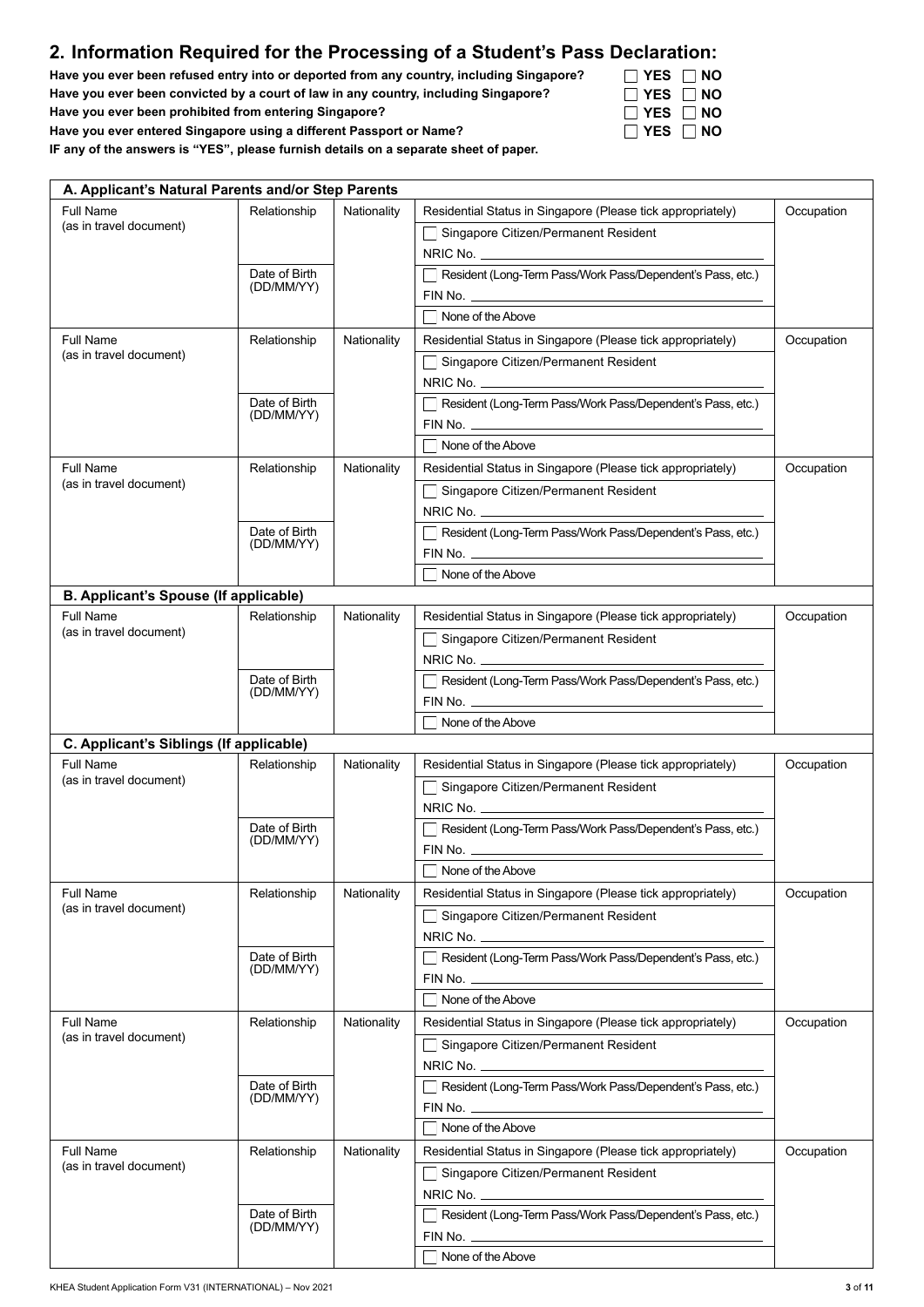## **3. Education and Qualification – in chronological order from Secondary/High School (Native and English-translated certified copies of proof must be attached.)**

| Name of School | Country | State/   | Language of               |                                  | Period of Study  | <b>Highest Educational</b>                                                                            |
|----------------|---------|----------|---------------------------|----------------------------------|------------------|-------------------------------------------------------------------------------------------------------|
|                |         | Province | (eg. English,<br>Chinese) | Instruction<br>From<br>(DD/MMYY) | To<br>(DD/MM/YY) | Qualification<br>eg. Academic/<br>Professional<br>(If Honours Degree, please<br>state class/division) |
|                |         |          |                           |                                  |                  |                                                                                                       |
|                |         |          |                           |                                  |                  |                                                                                                       |
|                |         |          |                           |                                  |                  |                                                                                                       |
|                |         |          |                           |                                  |                  |                                                                                                       |

## **4. Applicant's Employment – in chronological order (If applicable)**

| Name of Company | Country | <b>Employment Period</b> |               | Position Held | Nature of Duties |
|-----------------|---------|--------------------------|---------------|---------------|------------------|
|                 |         | From (DD/MMYY)           | To (DD/MM/YY) |               |                  |
|                 |         |                          |               |               |                  |
|                 |         |                          |               |               |                  |
|                 |         |                          |               |               |                  |
|                 |         |                          |               |               |                  |
|                 |         |                          |               |               |                  |
|                 |         |                          |               |               |                  |
|                 |         |                          |               |               |                  |
|                 |         |                          |               |               |                  |
|                 |         |                          |               |               |                  |

### **5. Applicant's Financial & Support Details (to be completed by applicant from Visa-required Countries)**

| Applicant's Name   | Monthly Average Income for Past 6 Months:                     | Applicant's        | Monthly Average Income for Past 6 Months: |
|--------------------|---------------------------------------------------------------|--------------------|-------------------------------------------|
|                    |                                                               | Spouse Name        |                                           |
|                    |                                                               |                    |                                           |
|                    |                                                               |                    |                                           |
|                    | Current Savings (eg. Fixed Deposit):                          |                    | Current Savings (eg. Fixed Deposit):      |
|                    |                                                               |                    |                                           |
|                    |                                                               |                    |                                           |
|                    |                                                               |                    |                                           |
|                    |                                                               |                    |                                           |
| Applicant's Father | Monthly Average Income for Past 6 Months:                     | Applicant's Mother | Monthly Average Income for Past 6 Months: |
| Name               |                                                               | Name               |                                           |
|                    |                                                               |                    |                                           |
|                    |                                                               |                    |                                           |
|                    | Current Savings (eg. Fixed Deposit):                          |                    | Current Savings (eg. Fixed Deposit):      |
|                    |                                                               |                    |                                           |
|                    |                                                               |                    |                                           |
|                    |                                                               |                    |                                           |
|                    |                                                               |                    |                                           |
|                    | <b>Other Financial Support from Immediate Family Members:</b> |                    |                                           |
|                    | YES (Please provide details on a separate sheet)              |                    |                                           |
| <b>NO</b>          |                                                               |                    |                                           |
|                    |                                                               |                    |                                           |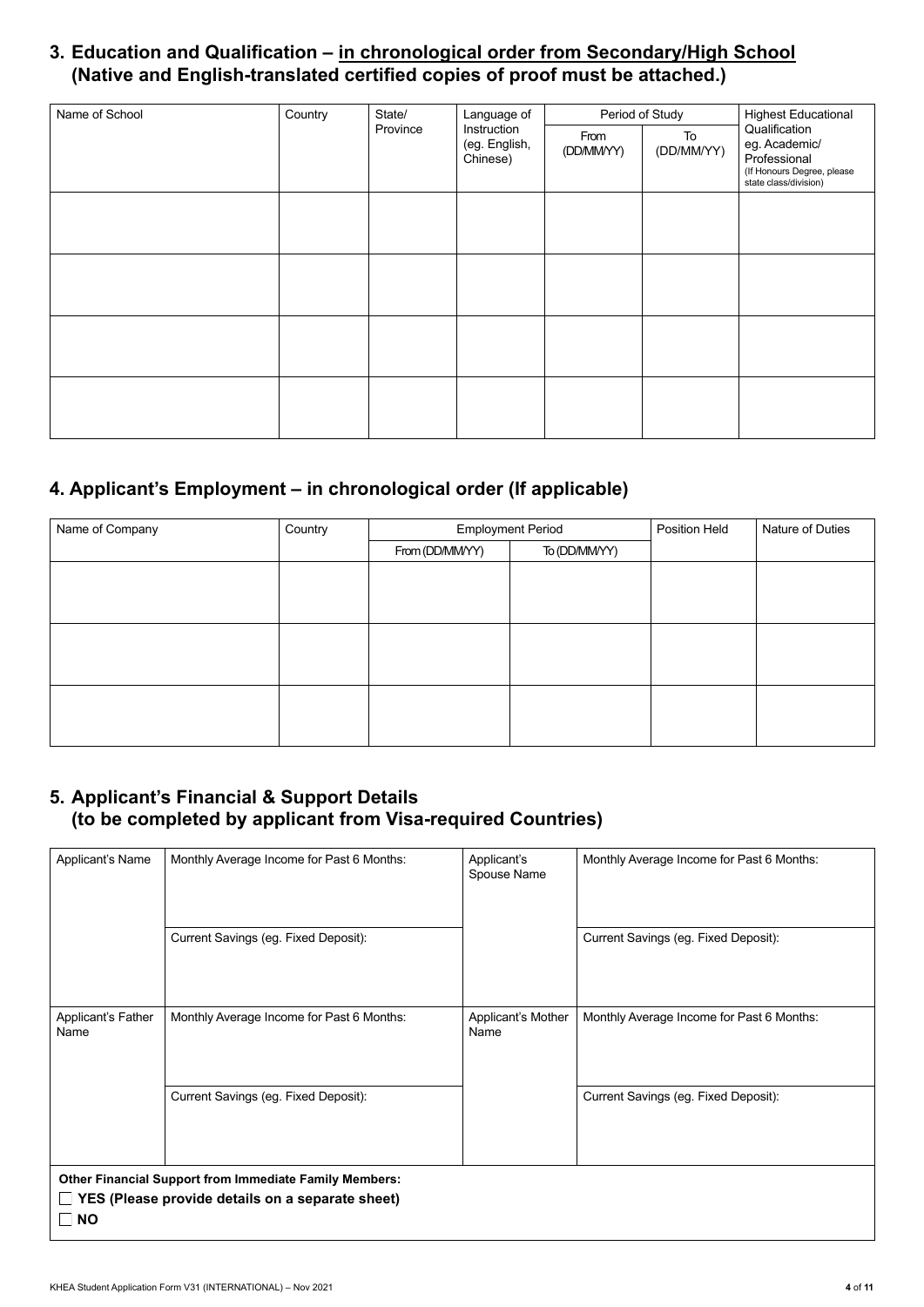## **6. Application Document Checklist**

The completed application form must be accompanied by the following items. Please tick  $(\sqrt{)}$ , or indicate "NA" if not applicable, in the box next to each item.

| Copy of Passport (page with personal details) and notarised copies of Birth Certificate and Family Card if applicable (Native and<br>English-translated languages) |
|--------------------------------------------------------------------------------------------------------------------------------------------------------------------|
| Certified copies of Diploma, certificate and transcripts (Native and English-translated languages)                                                                 |
| Application Fee - S\$492.20 (inclusive of GST; non-refundable)<br>Please provide proof of payment for Telegraphic and/or bank transfers                            |
| A Passport-sized photograph (on WHITE background)                                                                                                                  |
|                                                                                                                                                                    |

#### **Payment Methods & Payable Account Details**

Fees are payable by cash, cheque (Singapore banks), NETS, Visa/Mastercard/AMEX cards, Flywire and Telegraphic Transfer.

For payment by cheque(s), please make payable to **Kaplan Higher Education Academy Pte Ltd**.

For overseas remittances through Flywire, please make payment via www.pay.kap.sg (Programme fee only)

For payment by Telegraphic Transfer, you may refer to the bank account information below.

| <b>Bank Name:</b>                                  | <b>DBS Bank</b>                                |
|----------------------------------------------------|------------------------------------------------|
| <b>Bank Address:</b>                               | 6 Shenton Way, DBS Building, Singapore 068809  |
| <b>Beneficiary's Name:</b>                         | Kaplan Higher Education Academy Pte Ltd        |
| Account Number/Swift Code: 001-900452-7 / DBSSSGSG |                                                |
| <b>Beneficiary's Address:</b>                      | 1 Selegie Road #06-01, GR.ID, Singapore 188306 |

I hereby declare that the information I have provided on this form is true and factual. I also authorise Kaplan to seek the necessary verification from the awarding institutions with regards to my qualifications. I will comply with all the conditions, the refund policy and the rules and regulations of Kaplan Higher Education Academy Pte Ltd, the University and the Immigration and Checkpoints Authority of Singapore.

| Applicant's Full Name: | Name and Intake of Programme Applied for: |
|------------------------|-------------------------------------------|
|                        |                                           |
|                        |                                           |

Applicant's Signature

Date

Full Name & Signature of Parent/Legal Guardian

Date

*Note: For students below 18 years old, it is mandatory for the parent/legal guardian to sign on the Student Contract upon approval of application to confirm acceptance of offer.*

#### **For Enrolment Office Use**

| Signature | Date |  |
|-----------|------|--|



Registered with Committee for Private Education (CPE), part of SkillsFuture Singapore (SSG). UEN 199409389H Validity: 20/05/2018 - 19/05/2022.